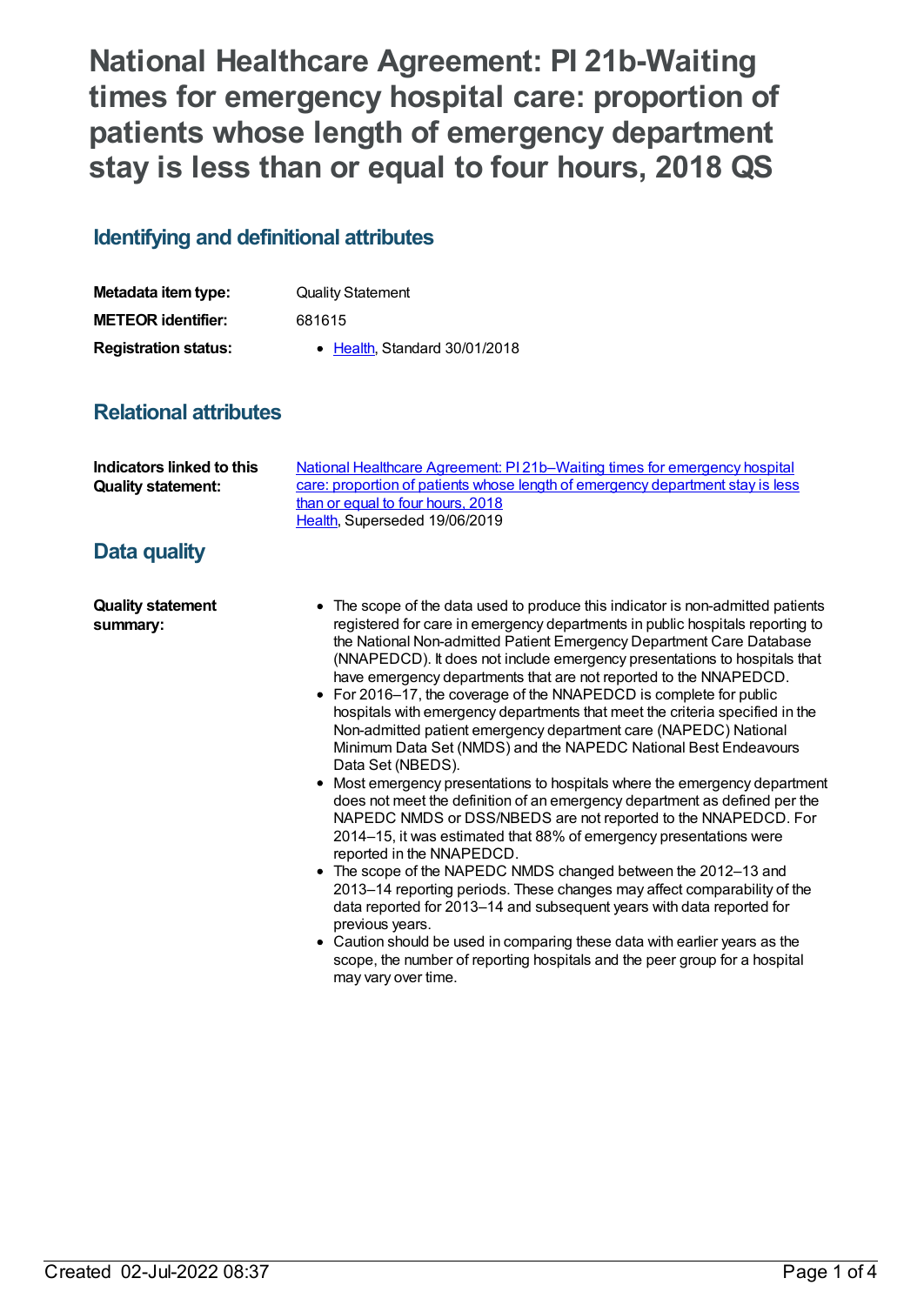| Institutional environment: | The Australian Institute of Health and Welfare (AIHW) is a major national agency set<br>up by the Australian Government under the <b>Australian Institute of Health and</b><br>Welfare Act 1987 to provide reliable, regular and relevant information and statistics<br>on Australia's health and welfare. It is an independent corporate Commonwealth<br>entity governed by a management board, and accountable to the Australian<br>Parliament through the Health portfolio. |
|----------------------------|--------------------------------------------------------------------------------------------------------------------------------------------------------------------------------------------------------------------------------------------------------------------------------------------------------------------------------------------------------------------------------------------------------------------------------------------------------------------------------|
|                            | The AIHW aims to improve the health and wellbeing of Australians through better<br>health and welfare information and statistics. It collects and reports information on a<br>wide range of topics and issues, ranging from health and welfare expenditure,<br>hospitals, disease and injury, and mental health, to ageing, homelessness,<br>disability and child protection.                                                                                                  |
|                            | The Institute also plays a role in developing and maintaining national metadata<br>standards. This work contributes to improving the quality and consistency of<br>national health and welfare statistics. The Institute works closely with governments<br>and non-government organisations to achieve greater adherence to these<br>standards in administrative data collections to promote national consistency and<br>comparability of data and reporting.                  |
|                            | One of the main functions of the AIHW is to work with the states and territories to<br>improve the quality of administrative data and, where possible, to compile national<br>datasets based on data from each jurisdiction, to analyse these datasets and<br>disseminate information and statistics.                                                                                                                                                                          |
|                            | The Australian Institute of Health and Welfare Act 1987, in conjunction with<br>compliance to the <i>Privacy Act 1988</i> (Commonwealth), ensures that the data<br>collections managed by the AIHW are kept securely and under the strictest<br>conditions with respect to privacy and confidentiality.                                                                                                                                                                        |
|                            | For further information see the <b>AIHW</b> website.                                                                                                                                                                                                                                                                                                                                                                                                                           |
|                            | Data for the NNAPEDCD were supplied to the AIHW by state and territory health<br>authorities under the terms of the National Health Information Agreement (see the<br>following links):<br>/content/index.phtml/itemld/182135                                                                                                                                                                                                                                                  |
|                            | The state and territory health authorities received these data from public hospitals.<br>States and territories use these data for service planning, monitoring and internal<br>and public reporting. Hospitals may be required to provide data to states and<br>territories through a variety of administrative arrangements, contractual<br>requirements or legislation.                                                                                                     |
| Timeliness:                | The reference period for these data is 2016-17.                                                                                                                                                                                                                                                                                                                                                                                                                                |
|                            | The financial year of 2011–12 is the first reporting period that these data are<br>available according the agreed specification.                                                                                                                                                                                                                                                                                                                                               |
| <b>Accessibility:</b>      | The AIHW provides a variety of products that draw upon the NNAPEDCD.<br>Published products available on the AIHW website include the Emergency<br>department care: Australian hospital statistics series of reports with associated<br>Excel tables. These products may be accessed on the AIHW website at:<br>http://www.aihw.gov.au/hospitals/                                                                                                                               |
| Interpretability:          | Metadata information for the NAPEDC NMDS and the NAPEDC DSS/NBEDS are<br>published in the AIHW's online metadata repository, METeOR, and the National<br>health data dictionary.                                                                                                                                                                                                                                                                                               |
|                            | The National health data dictionary can be accessed online at:                                                                                                                                                                                                                                                                                                                                                                                                                 |
|                            | /content/index.phtml/itemld/268110                                                                                                                                                                                                                                                                                                                                                                                                                                             |
|                            | The Data Quality Statement for the 2015–16 NNAPEDCD can be accessed on the<br>AIHW website at: /content/index.phtml/itemld/659714                                                                                                                                                                                                                                                                                                                                              |